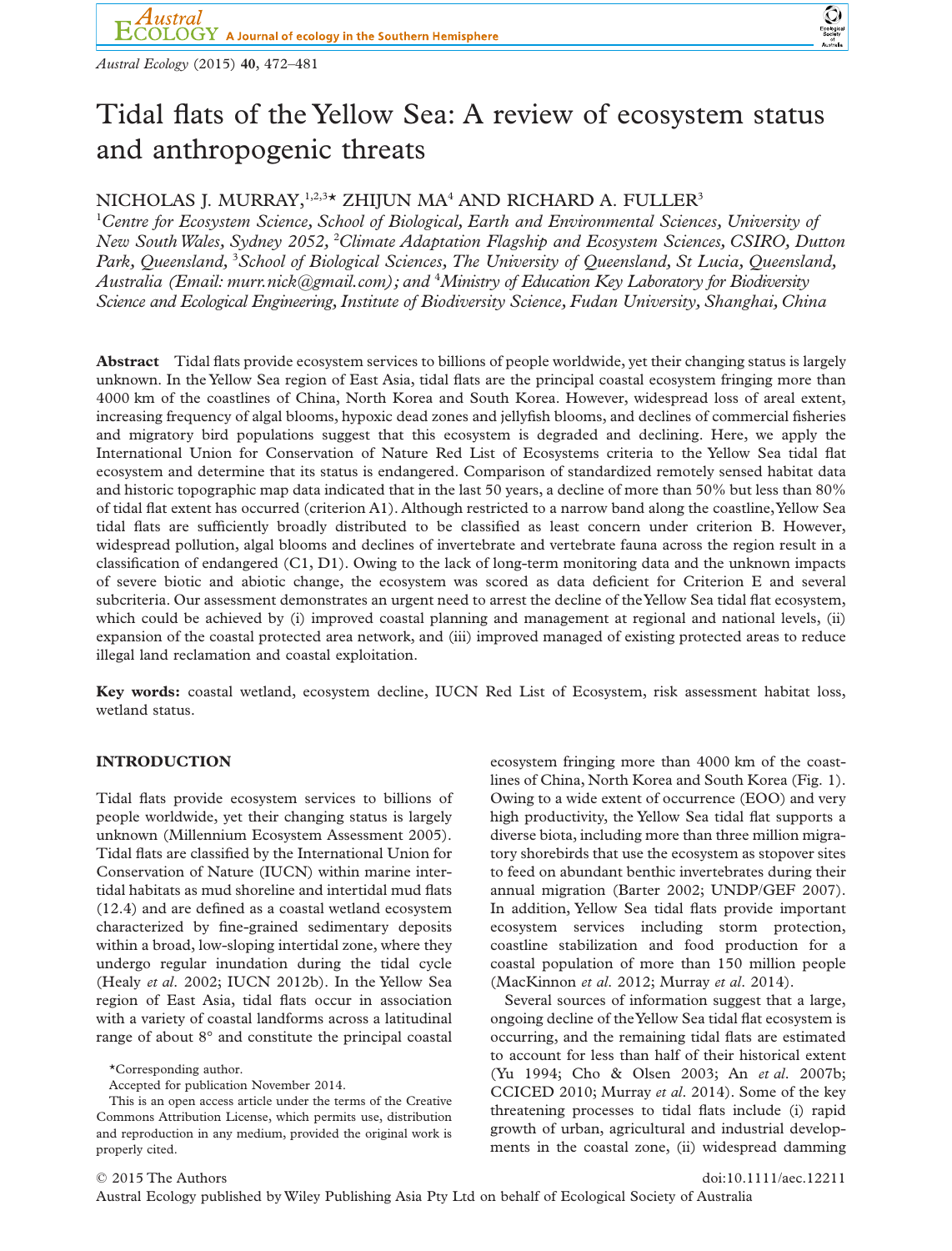

**Fig. 1.** Distribution of the Yellow Sea tidal flat ecosystem. Note that in some areas, such as the south-west coast of the Bohai Sea, no spatial data of tidal flat extent are available. Data from Murray *et al*. (2012, 2014).

and modification of the large river systems that supply sediment to the system, (iii) the swift emergence of large-scale tide and wind power generation facilities, (iv) invasion of exotic flora, (v) extensive pollution in coastal areas, (vi) overharvesting of fin fish and shelfish populations, (vii) ongoing erosion, compaction and subsidence of tidal flat sediments and (viii) sea-level rise (Sato & Koh 2004; MacKinnon *et al*. 2012; Iwamura *et al*. 2013; He *et al*. 2014; Murray *et al*. 2014). These processes have led to widespread degradation, fragmentation and decline in the areal extent of tidal flats, which has increased the extinction risk of

much of the ecosystem's characteristic biodiversity (Sato & Koh 2004; UNDP/GEF 2007; Murray *et al*. 2014). Although much of the degradation has occurred in recent decades, there is evidence that river damming, channel engineering, catchment modification and coastal reclamation have been occurring for more than 1000 years (Wang & Aubrey 1987; Zhang *et al*. 2004; Yang *et al*. 2005).

The alarming rates of loss and degradation of the ecosystem, the prevalence and diversity of threatening processes and the irreplaceability of the Yellow Sea tidal flat ecosystem necessitate an urgent assessment of

© 2015 The Authors doi:10.1111/aec.12211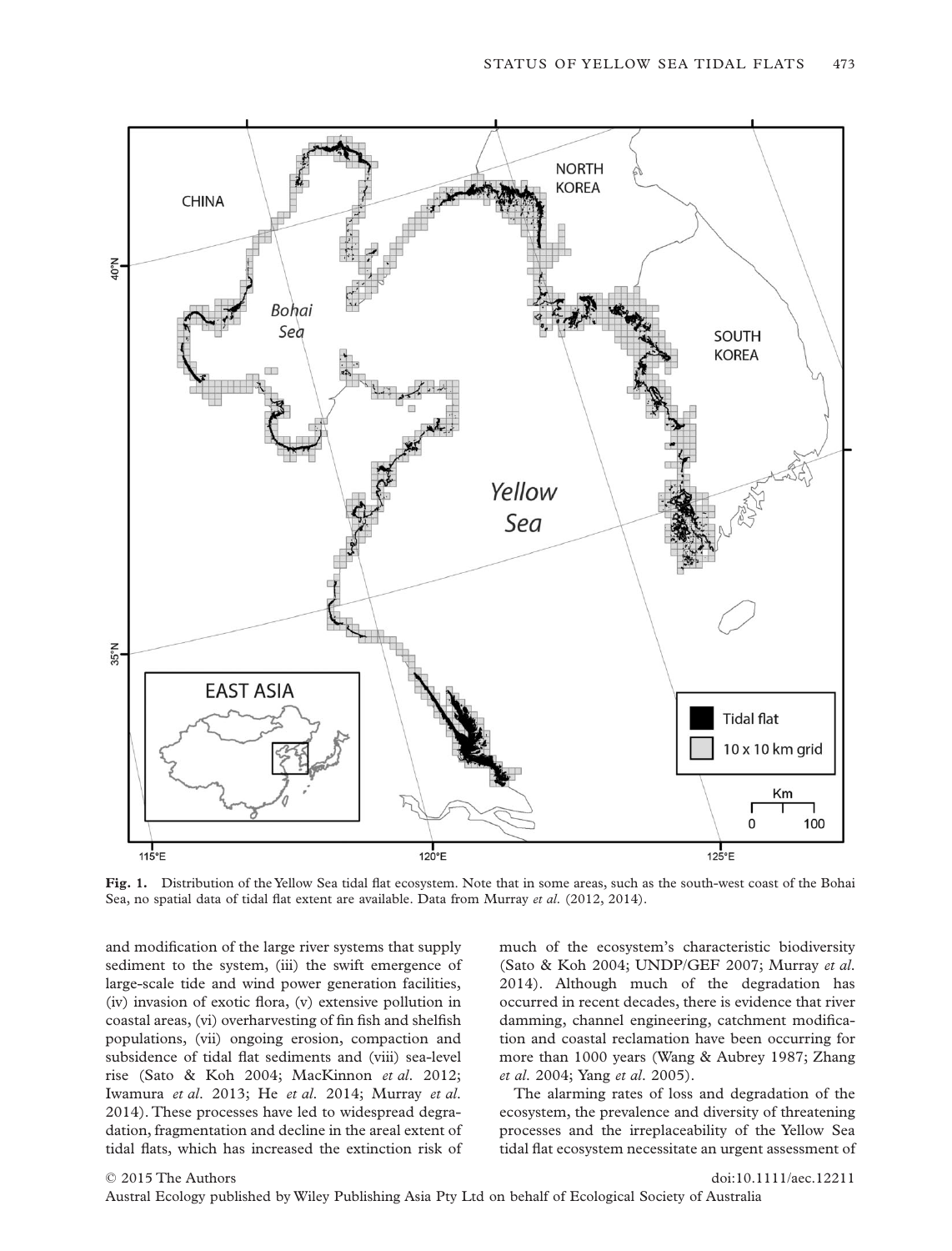its conservation status. Here, we apply the IUCN Red List of Ecosystems criteria (Keith *et al*. 2013; Rodríguez *et al*. 2015) to determine that the current status of tidal flats in the Yellow Sea is endangered.

### **ECOSYSTEM DESCRIPTION**

Tidal flats are the principal coastal ecosystem across the Yellow Sea coastline (Fig 1, Appendix S1). For the purposes of this assessment, we define tidal flat as the area inundated between the spring high and low tide waterlines that includes sand flat, silt flat and mudflat (Murray *et al*. 2012). Owing to large tidal ranges, highly turbid water, extensive reworking of sediments during tidal inundation and cold winter temperatures, tidal flats in the Yellow Sea are predominantly unvegetated and are often devoid of supra-tidal saltmarsh habitats (Healy *et al*. 2002).We restrict our assessment to the tidal flats within the Yellow Sea marine ecoregion, which is a regional centre for endemism that comprises the semi-enclosed Yellow Sea bounded to the south-west by the Yangtze River (Spalding *et al*. 2007; UNDP/GEF 2007). Our assessment thus encompasses the northern coastline of China from Jiangsu province (32°06′N, 121°30′E), the entire North Korean west coast and south to Jeollanam-do province, South Korea (34°18′N, 126°30′E; Fig. 1).

# **Characteristic native biota**

Terrestrial, marine and freshwater biota are associated with the Yellow Sea tidal flat ecosystem, forming a complex ecological community that is dominated by micro- and macro-invertebrates, fish and predatory birds (Bird 2010; Choi *et al*. 2010; Kuwae *et al*. 2012). The key feature of tidal flats – regular tidal inundation – is fundamental to the ongoing functioning of the intertidal food web; when the tidal flat is inundated, it provides important foraging and nursery habitat to marine organisms such as fin fish and crustacea whereas at low tide, the tidal flat becomes accessible to other fauna, including predatory birds (Beck *et al*. 2001; Healy *et al*. 2002). In general, the Yellow Sea tidal flat ecosystem is dominated by tube-building polychaetes and suspension-feeding bivalves (Ahn *et al*. 1995), and supports very high biomass, with molluscs accounting for up to 50% of the benthic biomass at some sites (UNDP/GEF 2007; Choi *et al*. 2010). Detailed information on benthic diversity, abundance and community composition is limited (Choi *et al*. 2014), although it is estimated that the Yellow Sea marine ecoregion contains 464 endemic species, many of which occur only in the tidal flat ecosystem (UNDP/GEF 2007). Bivalve species from the genus *Potamocorbula* are particularly common across the Yellow Sea, perhaps due to their ability to exploit disturbed or polluted environments (Choi *et al*. 2014). Several endemic species, such as several subspecies of amphioxus (*Branchtotoma belcheri* ssp.), have become identified as threatened in recent years (UNDP/GEF 2007; Hao *et al*. 2014). Similarly, the Chinese shrimp (*Fenneropenaeus chinensis*), an economically important species that inhabits the northern Yellow Sea and was formerly relatively abundant (in 1979 production was 40 000 tons), was listed as endangered in 2005 due to overfishing (Liu 2013).

A key feature of the Yellow Sea ecoregion is the yearly influx of about three million migratory shorebirds that utilize tidal flats during their annual migration between their breeding grounds in the Arctic and non-breeding areas throughout Asia and Oceania (Barter 2002). The Yellow Sea contains 27 sites that support important numbers (over 1% of the flyway population) of 36 species of migratory shorebirds, accounting for almost 40% of all migratory shorebirds that migrate through the East Asian–Australasian Flyway (Barter 2002). Eighteen species are estimated to occur in numbers that account for more than 30% of the total breeding populations; for six of these, almost the entire breeding population relies on tidal flat habitat within the Yellow Sea ecoregion during migration (Barter 2002). Four migratory shorebirds that depend heavily on the Yellow Sea's tidal flats are currently considered globally threatened: Nordmann's greenshank *Tringa guttifer*, far eastern curlew *Numenius madagascariensis*, spoon-billed sandpiper *Eurynorhynchus pygmeus* and great knot *Calidris tenuirostris*.Tidal flats also provide foraging habitat and non-breeding grounds for several other globally threatened waterbirds, such as the Saunders's gull (*Larus saundersi*), red-crowned crane (*Grus japonensis*) and hooded crane (*Grus monacha*; Ma *et al*. 2003; Ma *et al*. 2009).

#### **Key abiotic features**

The Yellow Sea is a shallow (mean depth c. 45 m), semi-enclosed sea with surrounding geography varying from mountain ranges in South Korea to low-elevation coastal plains across much of the northern and western regions. As such, tidal flats in the Yellow Sea are among the largest on earth; in areas with high tidal amplitude (macrotidal,  $> 4$  m), they may attain a width of nearly 20 km when exposed at low tide (Healy *et al*. 2002). A key feature of the Yellow Sea tidal flats is the seasonal switching from an erosion- to accretion-dominated system in some areas, depending on the occurrence of the monsoon (Healy *et al*. 2002).

## doi:10.1111/aec.12211 © 2015 The Authors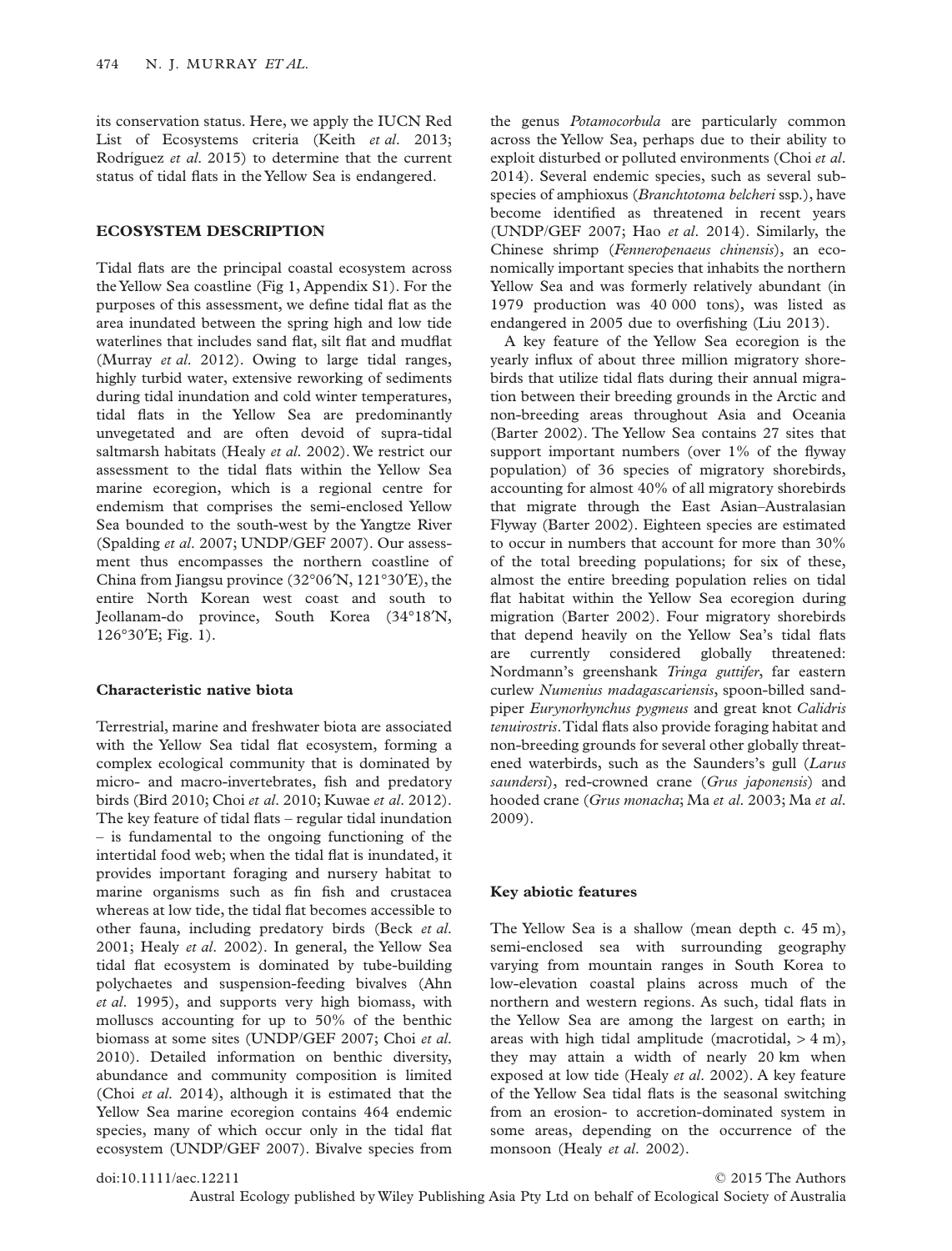| Time scale of assessment                            | Red List of Ecosystems Assessment Criteria |     |           |    |    |         |
|-----------------------------------------------------|--------------------------------------------|-----|-----------|----|----|---------|
|                                                     | A                                          | B   |           |    | E  | Overall |
| Subcriterion 1<br>Past 50-year period               | Е                                          | LC. | E         | Ε  | DD | Е       |
| Subcriterion 2<br>Present and future 50-year period | DD                                         | LC  | <b>DD</b> | DD |    |         |
| Subcriterion 3<br>Historic change since 1750        | DD.                                        | LC  | DD        | DD |    |         |

**Table 1.** Summary of the IUCN Red List of Ecosystems assessment of the Yellow Sea tidal flat ecosystem

Criteria relate to the decline in ecosystem extent (A), its distribution (B); the relative severity of abiotic degradation (C) and biotic disruption (D). Criterion E is a category that allows for assessments of all of the above via a simulation model of ecosystem dynamics. The overall outcome of the assessment is determined by the highest level of risk in any single category. DD, data deficient; E, endangered; LC, least concern; IUCN, International Union for Conservation of Nature.

#### **Characteristic processes and interactions**

TheYellow Sea tidal flat ecosystem is dependent on the continuing operation of a suite of coastal processes that are focused on sediment transport and dynamics (Healy *et al*. 2002). Sediments are transported to tidal flats by coastal and tidal currents, where the deposition process is influenced by factors such as sediment texture and size, occurrence of vegetation, wave dynamics, rainfall and the composition of the benthic community, which facilitates local bioturbation, biodeposition and biotransportation (Healy *et al*. 2002; Wang *et al*. 2012). In addition to contributing to sediment transport, the benthic community is also a critical component of the intertidal food web, contributing to trophic interactions between primary producers and intertidal predators (Kuwae *et al*. 2012). Storms, wind and wave action cause seaward erosion of tidal flats, and compaction and subsidence reduce their elevation, so sediment trapping and replenishment are required to offset these processes and maintain tidal flat extent (Healy *et al*. 2002). However, a feature that distinguishes tidal flats in the Yellow Sea from adjacent regions is that the tidal flat ecosystem is largely erosion dominated (Healy *et al*. 2002), requiring ongoing sediment replenishment and transport to persist (Wang *et al*. 2014). Therefore, disruption of sediment provision via reduced supply from sources such as rivers, and interruption of sediment transport and deposition mechanisms are considered the primary processes that lead to degradation of the ecosystem (Appendix S2; Healy *et al*. 2002; Wang *et al*. 2012).

### **METHODS**

We applied the IUCN Red List of Ecosystems criteria to the Yellow Sea tidal flat ecosystem. The IUCN Red List of Ecosystems is a newly developed system for assessing the risk of ecosystem collapse, which is considered to have occurred

when an ecosystem has lost its defining features (Keith *et al*. 2013). Through the application of five rule-based criteria, which are designed to evaluate four symptoms of ecosystem degradation (declining distribution, restricted distribution, degradation of abiotic environment and altered biotic processes), the red list status of an ecosystem is determined by the highest level of risk returned by any of the criteria (Keith *et al*. 2013; Rodríguez *et al*. 2015). For the Yellow Sea tidal flat ecosystem, assessments of criteria A and B (Table 1), which assess declines of ecosystem extent (A; leading to reduced carrying capacity and niche diversity) and restricted distribution (B; increasing susceptibility to spatial threats), were based on a recently developed 100-m resolution spatiotemporal dataset of tidal flat extent from the 1950s to 2010. The dataset was developed from historical topographic maps (1950s) and remote sensing analyses of Landsat Multispectral Scanner and Thematic Mapper data (1980s) and Landsat Enhanced Thematic Mapper Plus data (2000s), providing three robust estimates of tidal flat extent suitable for the assessment (Murray *et al*. 2012, 2014). Assessments of criteria C and D, which assess the relative level of degradation to the ecosystem (C; leading to reduced habitat quality) and degree of biotic disruption (D; interference of key ecosystem processes), were completed by synthesizing available information and obtaining relevant data on key variables that could be used to assess the relative severity of degradation of the system (Appendix S2), including sources such as peer-reviewed publications, environmental assessments and government reports.The relative severity of biotic and abiotic degradation over a 50-year period was determined by estimating the ratio of observed change in key variables, estimated with linear regression, to variablespecific collapse thresholds (Keith *et al*. 2013).

# **RESULTS**

Our assessment of the status of Yellow Sea tidal flats indicates that it is an endangered ecosystem under criteria A1, C1 and D1 (Table 1). Data were available for assessment under criterion B (least concern for B1, B2 and B3). There were insufficient data to robustly apply criteria C2, C3, D2, D3 and E, although we provide a qualitative assessment based on available information.

© 2015 The Authors doi:10.1111/aec.12211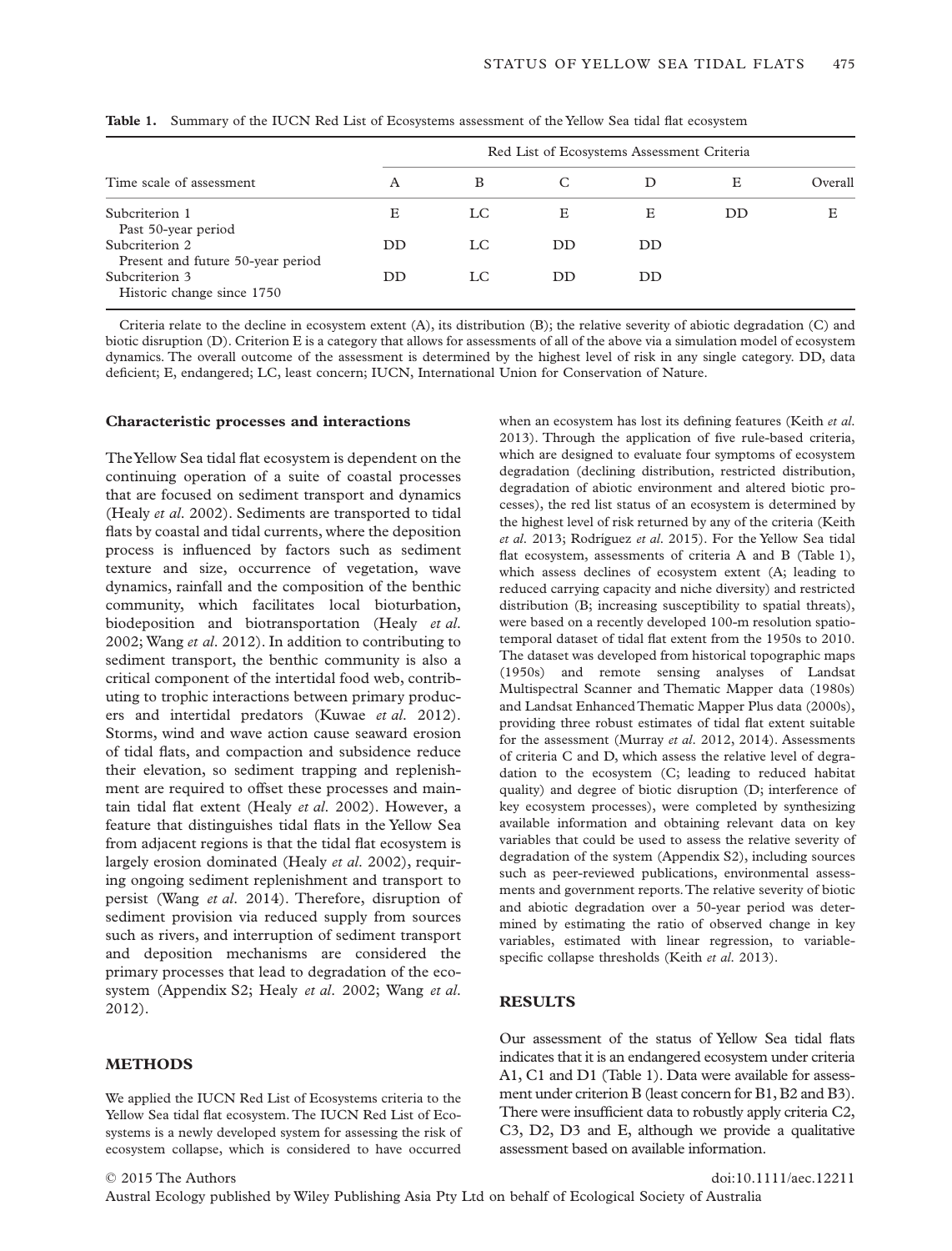

**Fig. 2.** Area of the Yellow Sea tidal flat ecosystem, 1950s– 2000s. Data sourced from Murray *et al*. (2014).

#### **Criterion A: Decline in distribution**

Recent analyses combining historical topographical maps with remote sensing data from time series Landsat satellite imagery concluded that Yellow Sea tidal flats have declined in area by up to 65% between the mid-1950s and the early 2000s, a period of approximately 50 years (Murray *et al*. 2014). This quantitative estimate of decline exceeds the threshold for endangered under criterion A1 of 50%, but does not meet the threshold for critically endangered of 80%, which leads to a classification of this ecosystem as endangered (A1). Presently, no projections of future tidal flat change exist (A2), although continuing coastal development suggests that the current rate of loss of about 2% per year is likely to continue (Fig. 2; Murray *et al*. 2014; Ma *et al*. 2014). The historical extent of tidal flats prior to 1750 (A3) is unknown and hence it is not possible to put the recent declines into a long-term context. Some evidence suggests that long-term historical land clearing between about 1000 and 1950, particularly on the Loess Plateau in China, led to run-off and sediment flows to rivers that exceed natural rates (Wang & Aubrey 1987), potentially inflating the rate of delta progradations and the extent of tidal flats, as has been noted elsewhere (Kirwan *et al*. 2011). However, considerable uncertainty around this hypothesis remains and requires further investigation; therefore, the status of the Yellow Sea tidal flat ecosystem under criteria A2 and A3 is data deficient (A2a, A2b, A3).

#### **Criterion B: Restricted distribution**

The Yellow Sea tidal flat ecosystem fringes a coastline that is > 4000 km in length (Fig. 1). The EOO measured using a minimum convex polygon around the tidal flats shown in Figure 1 is 555 200 km2 and the

ecosystem is assessed as least concern (B1). The ecosystem presently occupies more than 1% of at least  $407 \, 10 \times 10$  km grid cells (area of occupancy) and is also least concern (B2, B3).

#### **Criterion C: Environmental degradation**

Tidal flats in the Yellow Sea have been subject to sustained 'coastal squeeze' over several decades, driven by extensive coastal development, sea level rise, coastal subsidence, compaction and erosion (Murray *et al*. 2014). Sediment discharge from rivers, which is critical for tidal flat replenishment following seasonal erosion and enables tidal flats to persist with rising sea levels (Healy *et al*. 2002), has declined to a critical level over the past 50 years (Syvitski *et al*. 2005; Yang *et al*. 2006; Wang *et al*. 2010a). For example, sediment outflows from the two major rivers flowing into the Yellow Sea, the Yellow River (Huang He) and the Yangtze River (Chang Jiang) have declined by more than 90% and 70% respectively over the last 100 years (Fig. 3; Syvitski *et al*. 2009). When an ecosystem collapse threshold of zero sediment discharge is assumed, these declines represent a relative severity of 49% for the Yangtze (bounded estimate 59–41%) and 90% (21–256%) for the Yellow River (Fig. 3). The mean relative severity of sediment declines, weighted by sediment output from these two rivers at  $t_0$ , provides an overall estimate of the relative severity of 77% over a 50-year period.The impacts of sediment decline will influence the entire Yellow Sea tidal flat ecosystem; thus, the ecosystem is classified as endangered (C1).

Several other factors are likely to influence the abiotic condition of the tidal flat system.Tidal flats will be among the first ecosystems to be significantly impacted by rising sea levels and intensifying storms under climate change (Murray *et al*. 2014). Given that the majority of tidal flats in theYellow Sea are bounded by rock walls and coastal development, ecosystem migration in response to rising sea levels cannot occur, which will lead to inundation of the ecosystem, reducing the key process of regular tidal inundation, changes in distribution and declines in extent (Craft *et al*. 2008; Iwamura *et al*. 2013). In many places, relative sea level rise has already occurred due to subsidence and localized compaction of tidal flats from coastal development and oil, gas and ground water extraction (Bi *et al*. 2011, 2014; Higgins *et al*. 2013). Lastly, increased erosion of tidal flats from intensifying storms and scouring of tidal flat surfaces is expected as a result of climate change (Nicholls *et al*. 2007). However, despite an exhaustive literature review, no robust future projections (C2) or long-term historic data from 1750 (C3) that would allow abiotic degradation over these time periods were found; criteria C2 and C3 were data deficient.

doi:10.1111/aec.12211 © 2015 The Authors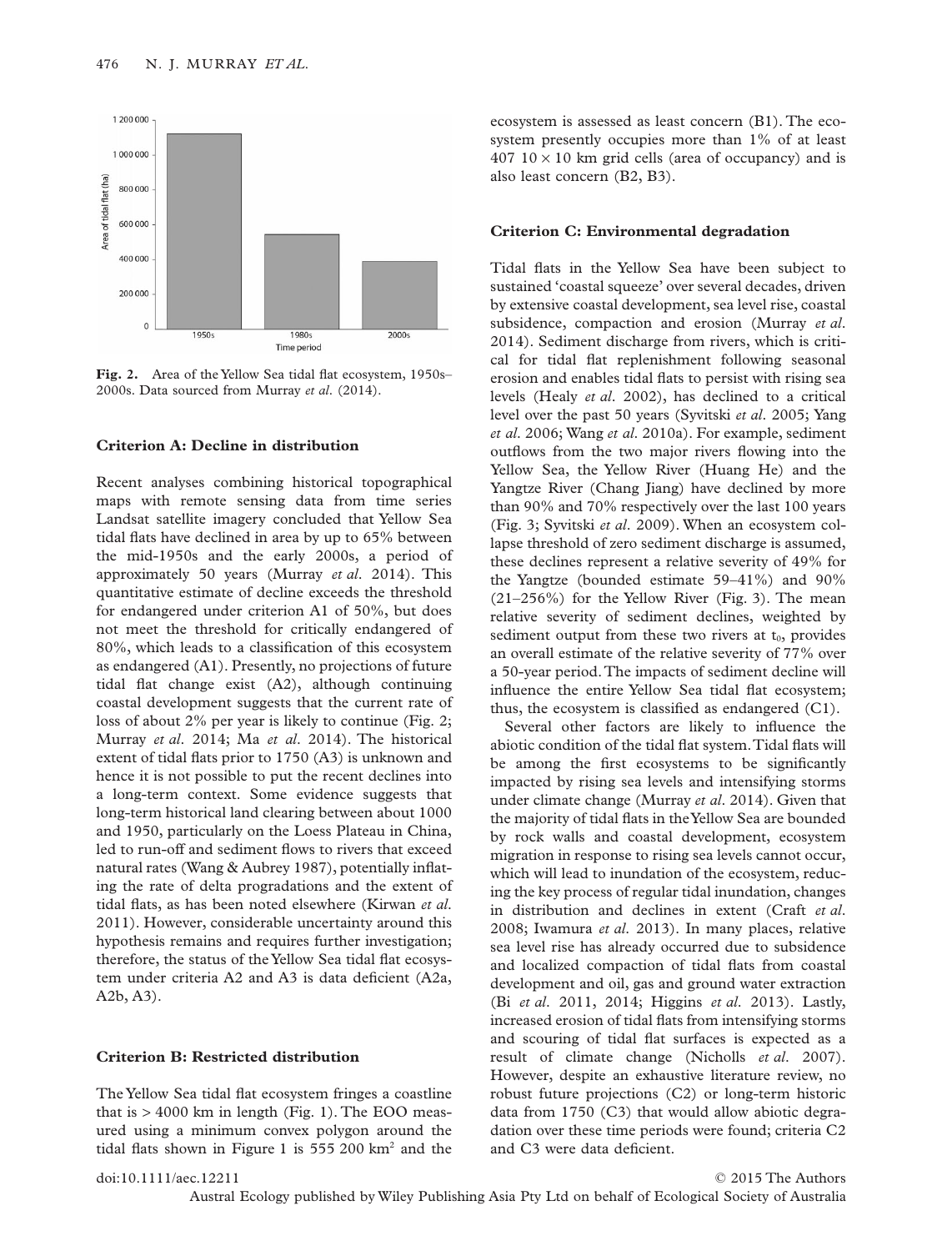

**Fig. 3.** Declines of sediment outflow from the two major rivers flowing into the Yellow Sea, Yellow River (A) and Yangtze River (B). Grey-shaded areas indicate the 50-yr period used to calculate the relative severity of the sediment decline, as estimated by a least-squares regression model in black, from the initial state (a) to final state (b). Data sourced from Yang *et al*. (2005) and Wang *et al*. (2010a).

# **Criterion D: Disruption of biotic processes and interactions**

In the past few decades, several indicators of biotic disruption, including algal blooms, hypoxia, invasions of non-indigenous species, jellyfish blooms, and declines of commercial fisheries and migratory bird populations have occurred in the Yellow Sea (Liu & Diamond 2005; UNDP/GEF 2007; Diaz & Rosenberg 2008; Liu *et al*. 2009; Dong *et al*. 2010). The whole coastline is severely polluted by land and sea-based sources, as well as waste from aquaculture operations and oil spills (Liu & Diamond 2005; UNDP/GEF 2007; He *et al*. 2014). The magnitude, frequency and extent of harmful algal blooms in the Yellow Sea have increased considerably (Appendix S3), and have been implicated in large-scale mortality events of coastal fin fish and shellfish across the entire coastline (Liu & Diamond 2005; UNDP/GEF 2007; He *et al*. 2014). As a result, almost all the endemic species of fauna in the Yellow Sea region are undergoing population

declines due to extreme overharvesting by commercial and artisanal fisheries, habitat loss, disturbance and environmental degradation (UNDP/GEF 2007; Beck *et al*. 2011).Yet despite these broad observations, baseline information that would allow robust estimation of the relative severity of the decline of Yellow Sea tidal flats, such as changing trends in benthic community structure, abundance and variability, are lacking (Choi *et al*. 2014). As such, quantitatively assessing the severity of biotic degradation is difficult, although several sources of information suggest rapid degradation across much of the Yellow Sea tidal flat ecosystem.

Many local studies in the Yellow Sea have demonstrated declines in the diversity, variability and composition of benthic communities, which have generally been shifting towards polychaete-dominated communities as a result of increasing pollution and physical disturbance (Ahn *et al*. 1995; Choi *et al*. 2010; UNDP/GEF 2007; Choi *et al*. 2014). For example, according to a review by Liu (2013), at one site in the western Yellow Sea, the mollusc- and crustacean-

 $\odot$  2015 The Authors doi:10.1111/aec.12211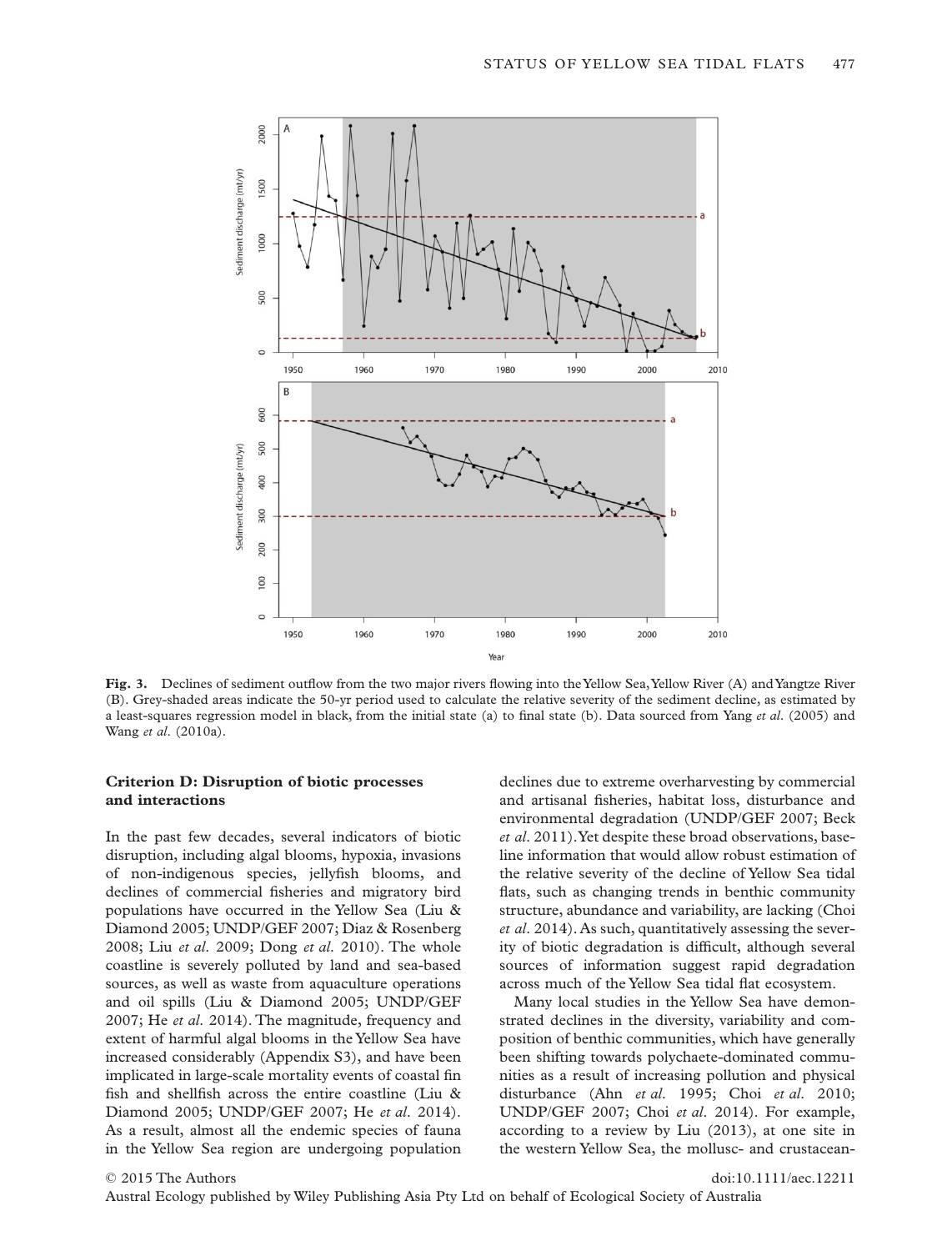dominated benthic community declined from a maximum of 164 species in 1967 to 7 species in the 1980s, after which no living benthic animals were recorded in subsequent surveys, with the heavy industrial pollution after the 1970s cited as the key factor for the collapse of the benthic community. Indeed, nutrient pollution, which elevates phytoplankton biomass in the water column, generally leads to reduced benthic diversity through a complex pathway of oxygen reduction, hypoxia and organic enrichment, cascading across the ecosystem gradient (Choi *et al*. 2010). At a larger scale, regional populations of mobile predators (such as migratory shorebirds) appear a useful indicator of the stability of the tidal flat ecosystem, due to their higher position in the tidal flat food web (Kuwae *et al*. 2012). Amano *et al*. (2010) reported that the migratory shorebird species in Japan that depend on the Yellow Sea tidal flat ecosystem during migration are declining at significantly faster rates than those that do not, and suggested the degradation of the Yellow Sea tidal flat ecosystem as the likely driver of the declines. This general trend has been corroborated in Australia, where some Yellow Sea-dependent species have declined by up to 70% in the last 20 years, with changes to the Yellow Sea tidal flat ecosystem again considered a likely cause of the declines (Wilson *et al*. 2011; Szabo *et al*. 2012; Iwamura *et al*. 2013).

Invasive species are an additional threat that has led to observed biotic and abiotic degradation of the tidal flat ecosystem. *Spartina alterniflora*, a cordgrass that occurs on tidal flats and was introduced in 1979 to southern China for sediment capture, reclamation of tidal flats for agriculture, biomass production and shore protection (Strong & Ayres 2013), is rapidly invading the west coast of theYellow Sea.The invasion across South and Eastern China, considered the world's largest invasion of *S. alterniflora* (Strong & Ayres 2013), doubled about every 1.5 years between 1985 and 2001 and is now estimated to cover approximately 19 000 ha of tidal flat in the Yellow Sea provinces (Lu & Zhang 2013; Strong & Ayres 2013). *Spartina alterniflora* has been shown to substantially reduce macrobenthic diversity and alter community structure (Neira *et al*. 2006; Zhou *et al*. 2009), elevate the shoreline to a point where it is no longer tidally inundated (Dennis *et al*. 2011), and is disrupting natural coastal processes in the Yellow Sea, reducing the extent of exposed tidal flat, outcompeting native flora and negatively impacting bird communities (Zhang *et al*. 2004; Gan *et al*. 2009; Strong & Ayres 2013). Measures to control *S. alterniflora*, which include the construction of seawalls, dikes and ditches aimed at reducing tidal inundation and promote flooding of freshwater (An *et al*. 2007a), are likely lead to further degradation of key biotic and abiotic processes of the Yellow Sea tidal flat ecosystem.

Overall, given that aquaculture development, coastal pollution, decline of fisheries, decline of benthic fauna and harmful algal blooms have occurred across the entire Yellow Sea region, we assume greater than 80% of the Yellow Sea tidal flat ecosystem has undergone biotic disruption. Establishing the relative severity is more difficult, although the declines of several Yellow Sea-dependent migratory shorebird species (up to 70% in some Australian sites) and reported declines of endemic fauna (including extinction at some sites) allow a broad estimate of between 30% and 80%. Thus, the status of the ecosystem is assessed as endangered under criterion D1 (precautionary, the plausible range is vulnerable to endangered). Owing to a lack of future estimates (D2) or long-term historic data to 1750 (D3), criteria D2 and D3 are considered data deficient.

### **Criterion E: Quantitative estimates of risk of ecosystem collapse**

There are no quantitative estimates of the risk of ecosystem collapse, and so we assess the ecosystem as data deficient with respect to criterion E.

#### **DISCUSSION**

Severe observed declines in the extent of the Yellow Sea tidal flat ecosystem over the past 50 years, as well as long-term declines in sediment delivery, considered a key abiotic process, enable its assessment as endangered (A1, C1, D1). Owing to the difficulty in finding useful, long-term datasets for biotic and abiotic factors across the region, further work to identify data sources would improve confidence in this assessment.

The current rate of loss, the vast scale of planned development activities and the high incidence of degrading processes suggest that the future for the Yellow Sea tidal flat ecosystem is grim. With coastal urbanization forecast to result in the formation of one of the largest urban areas on earth by 2030 (Seto *et al*. 2012), ongoing declines in the extent and condition of tidal flats in the Yellow Sea seem inevitable. Reclamation activities, particularly in China and South Korea, will continue to occur as a result of ongoing development of coastal regions, the increasing scarcity of vacant coastal land and the relatively low cost of developing the coastline (Wang *et al*. 2010b; Murray *et al*. 2014). The coastline of North Korea appears to have experienced relatively little coastal development in comparison with South Korea and China, and at this stage, it may harbour some of the few areas of intact tidal flats remaining in the Yellow Sea (Murray *et al*. 2014). However, damming of the Yellow and Yangtze Rivers has significantly reduced the amount of

doi:10.1111/aec.12211 © 2015 The Authors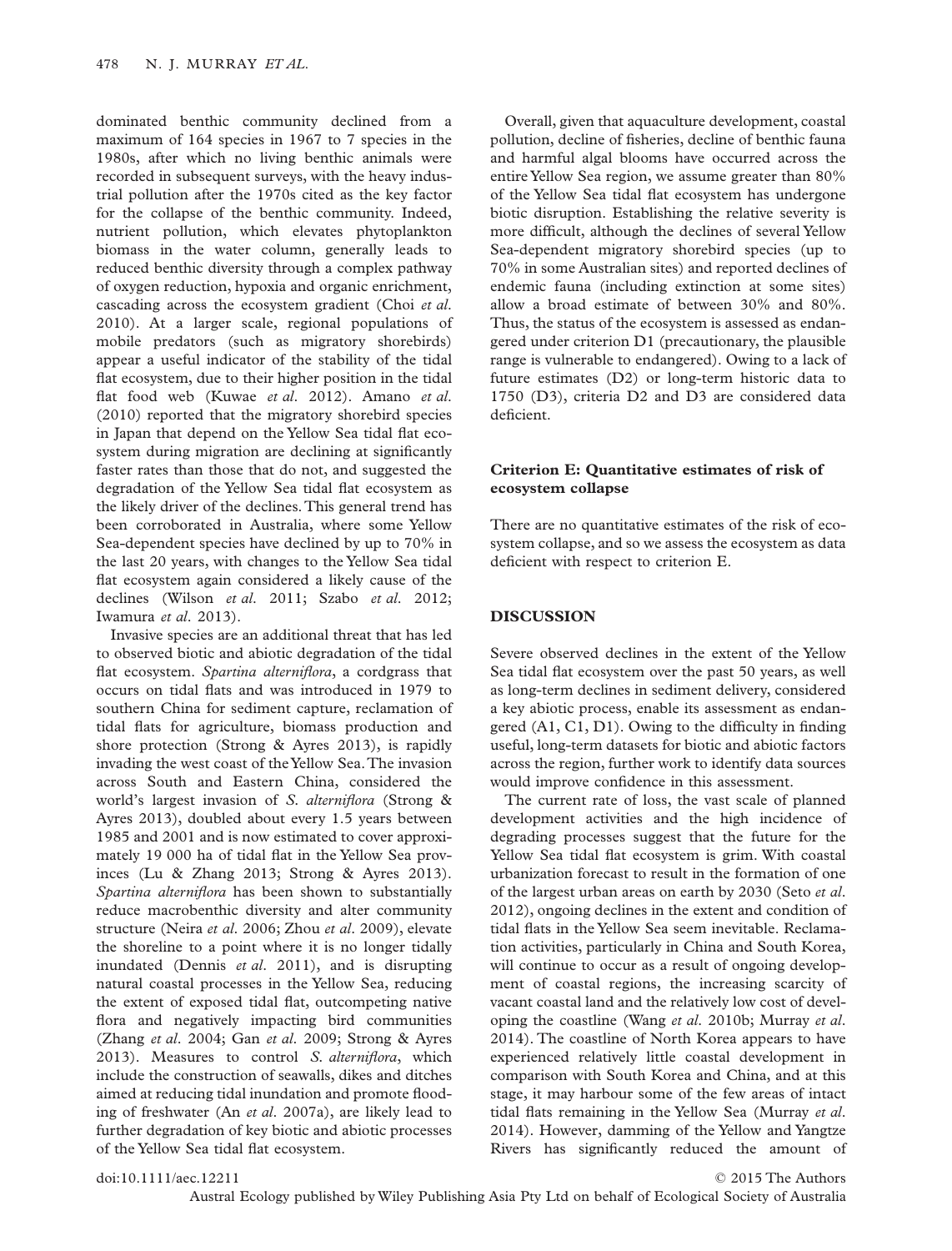sediment entering the Yellow Sea, and large-scale changes of the natural coastline are interrupting the natural coastal processes that govern this dynamic ecosystem (Yang *et al*. 2006; Wang *et al*. 2010a).

The final status assessment of this ecosystem as endangered relied on large-scale remote sensing data and historical topographic maps, and long-term data from river monitoring stations. However, to improve this assessment, a deeper understanding of the sources and trends of biotic and abiotic degradation is necessary. Information regarding these would reduce uncertainty in the listings under criteria C and D, and would allow the necessary work to be completed to quantitatively assess risk under criterion E. Thus, several research priorities remain including (i) achieving higher temporal resolution of tidal flat mapping, (ii) further consolidating data on the sources and ecosystem impacts of biotic and abiotic degradation, (iii) improving our understanding of the effects of sediment declines and coastal reclamation on the tidal flat system, and (iv) improving our knowledge of the status of tidal flats in North Korea.

The application of the IUCN Red List of Ecosystems criteria on the tidal flats of the Yellow Sea highlighted several challenges in the assessment of ecosystem status. Firstly, contemporary satellite imagery, the principal method for monitoring change of habitats at large (regional) scales, is only available from the early 1970s, necessitating comparisons with historical data such as topographic maps to achieve a suitably long-term assessment of ecosystem change (Murray *et al*. 2014). Until 2022, the point at which 50 years of standardized earth observation data will be available via Landsat, there will be no standard satellite data source for mapping change of ecosystems over regional scales (>100 km) for the 50 year time frame required. Nevertheless, cautious data processing and analysis allowed this long-term assessment (Murray *et al*. 2014). Secondly, the boundary of the ecosystem, which we defined as within the Yellow Sea marine ecoregion, was necessarily a somewhat subjective choice. Tidal flats exist for more than 600 km to the east around the southern coastline of South Korea as well as the entire China coastline and throughout South-east Asia (Healy *et al*. 2002). It may have been possible to assess tidal flats in several subgeographic units, such as 'South-west South Korean coastline' and 'Bohai Sea', but we chose to assess on the Yellow Sea marine ecoregion because the ecosystem processes that govern the system are likely to apply at the regional scale and because it is considered an ecoregion due to endemism and distinctness from adjacent regions (Spalding *et al*. 2007; IUCN 2012a).

There is an urgent need to arrest the decline of the Yellow Sea tidal flat ecosystem. Improved coastal planning and management at regional and national levels to reduce aggressive coastal reclamation is a critical first step, as well as reducing deleterious influences such as pollution, overfishing, harmful algal blooms and eutrophication (MacKinnon *et al*. 2012). As an additional protective measure, protected areas should be expanded to ensure tidal flats are captured within the protected area network, as this ecosystem is often omitted from both terrestrial and marine conservation planning frameworks in the region. Lastly, management of protected areas must be improved to combat illegal development, resource use and extraction activities.

### **ACKNOWLEDGEMENTS**

We thank R. Ferrari, C.Y. Choi, R. Clemens, D. Melville and D. Watkins for assistance with this project. This work was supported by an Australian Research Council Linkage Grant LP100200418, co-funded by the Queensland Department of Environment and Heritage Protection, the Commonwealth Department of the Environment, the Queensland Wader Study Group and the Port of Brisbane Pty Ltd. Additional support was provided by Birds Queensland, the ARC Centre of Excellence for Environmental Decisions and the CSIRO Climate Adaptation Flagship.

# **REFERENCES**

- Ahn I.-Y., Kang Y.-C. & Choi J.-W. (1995) The influence of industrial effluents on intertidal benthic communities in Panweol, Kyeonggi Bay (Yellow Sea) on the west coast of Korea. *Mar. Pollut. Bull.* **30,** 200–6.
- Amano T., Szekely T., Koyama K., Amano H. & Sutherland W. J. (2010) A framework for monitoring the status of populations: an example from wader populations in the East Asian-Australasian flyway. *Biol. Conserv.* **143,** 2238–47.
- An S. Q., Gu B., Zhou C. *et al*. (2007a) *Spartina* invasion in China: implications for invasive species management and future research. *Weed Res.* **47,** 183–91.
- An S. Q., Li H. B., Guan B. H. *et al*. (2007b) China's natural wetlands: past problems, current status, and future challenges. *Ambio* **36,** 335–42.
- Barter M. A. (2002) Shorebirds of the Yellow Sea: importance, threats and conservation status. In: *Wetlands International Global Series 9, International Wader Studies 12*. Wetlands International - Oceania, Canberra, Australia, Canberra.
- Beck M. W., Brumbaugh R. D., Airoldi L. *et al*. (2011) Oyster reefs at risk and recommendations for conservation, restoration, and management. *Bioscience* **61,** 107–16.
- Beck M. W., Heck K. L., Able K. W. *et al*. (2001) The identification, conservation, and management of estuarine and marine nurseries for fish and invertebrates. *Bioscience* **51,** 633–41.
- Bi N., Wang H. & Yang Z. (2014) Recent changes in the erosionaccretion patterns of the active Huanghe (Yellow River) delta lobe caused by human activities. *Cont. Shelf Res.* **90,** 70–8.

#### © 2015 The Authors doi:10.1111/aec.12211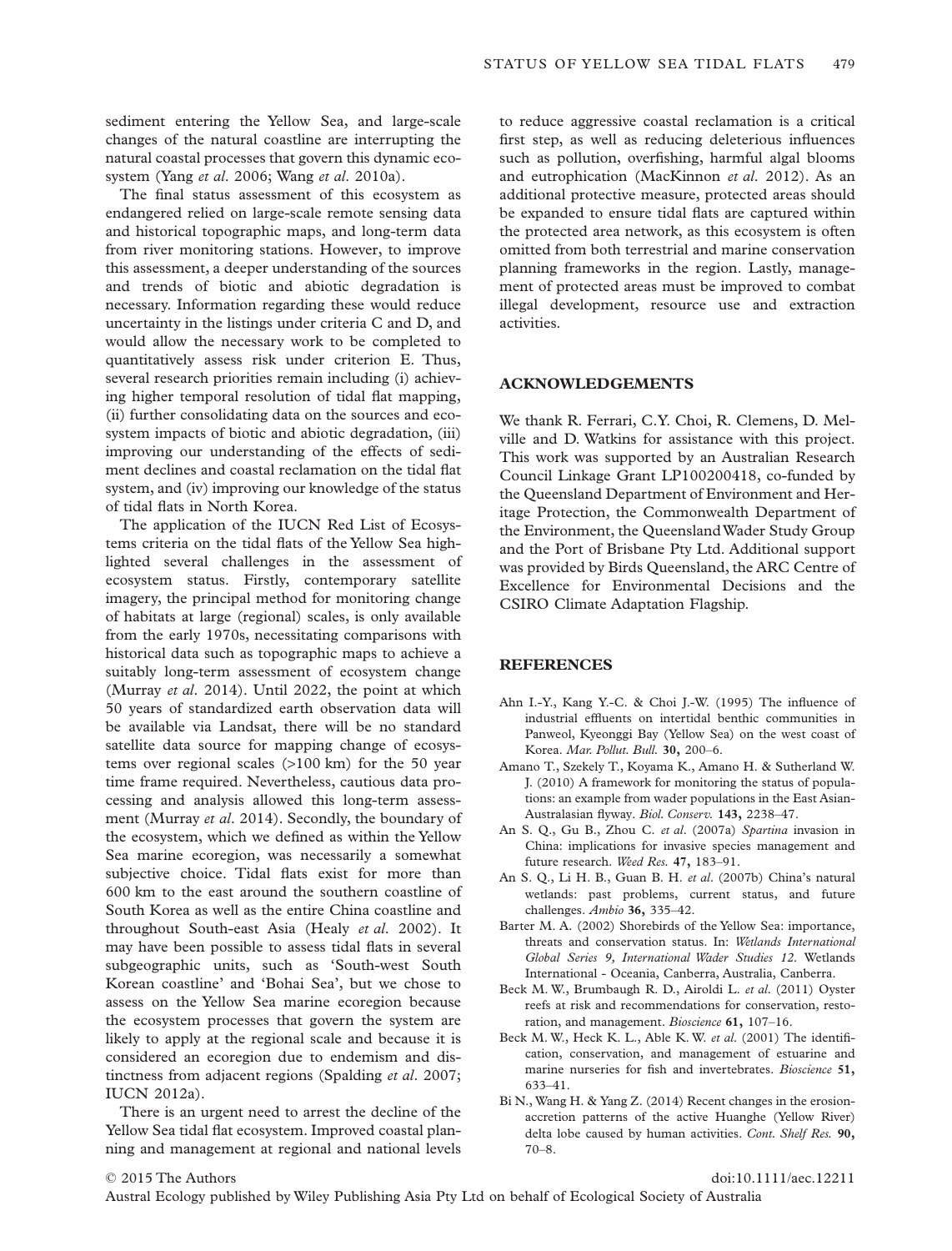- Bi X., Wang B. & Lu Q. (2011) Fragmentation effects of oil wells and roads on the Yellow River Delta, North China. *Ocean Coast. Manag.* **54,** 256–64.
- Bird E. (2010) *Encyclopedia of the World's Coastal Landforms*. Springer, London, UK.
- CCICED (2010) *The Sustainable Development of China's Ocean and Coasts: Ecological Issues and Policy Recommendations*. China Council for International Cooperation on the Environment and Development, China Environmental Science Press, Beijing.
- Cho D. O. & Olsen S. B. (2003) The status and prospects for coastal management in Korea. *Coast. Manage.* **31,** 99–119.
- Choi C.-Y., Battley P. F., Potter M. A., Ma Z. J. & Liu W. L. (2014) Factors affecting the distribution patterns of benthic invertebrates at a major shorebird staging site in the Yellow Sea, China. *Wetlands* **34,** 1085–96.
- Choi K.-H., Lee S.-M., Lim S.-M., Walton M. & Park G.-S. (2010) Benthic habitat quality change as measured by macroinfauna community in a tidal flat on the west coast of Korea. *J. Oceanogr.* **66,** 307–17.
- Craft C., Clough J., Ehman J. *et al*. (2008) Forecasting the effects of accelerated sea-level rise on tidal marsh ecosystem services. *Front. Ecol. Environ.* **7,** 73–8.
- Dennis B., Civille J. & Strong D. (2011) Lateral spread of invasive *Spartina alterniflora* in uncrowded environments. *Biol. Invasions* **13,** 401–11.
- Diaz R. J. & Rosenberg R. (2008) Spreading dead zones and consequences for marine ecosystems. *Science* **321,** 926–9.
- Dong Z., Liu D. & Keesing J. K. (2010) Jellyfish blooms in China: dominant species, causes and consequences. *Mar. Pollut. Bull.* **60,** 954–63.
- Gan X., Cai Y., Choi C., Ma Z., Chen J. & Li B. (2009) Potential impacts of invasive *Spartina alterniflora* on spring bird communities at Chongming Dongtan, a Chinese wetland of international importance. *Estuar. Coast. Shelf Sci.* **83,** 211– 18.
- Hao L., Minghui M., Bin L. & Chenguang B. (2014) Temporal and spatial dynamics of amphioxus population (*Branchiostoma belcheri tsingtaneuse*) and its influential factors in Luan River Estuary, China. *Ecol. Evol.* **4,** 3027– 37.
- He Q., Bertness M. D., Bruno J. F. *et al*. (2014) Economic development and coastal ecosystem change in China. *Sci. Rep.* **4,** 5995. doi: 10.1038/srep05995
- Healy T., Wang Y. & Healy J. (2002) *Muddy Coasts of theWorld: Processes, Deposits, and Function*. Elsevier Science, Amsterdam.
- Higgins S., Overeem I., Tanaka A. & Syvitski J. P. M. (2013) Land subsidence at aquaculture facilities in theYellow River Delta, China. *Geophys. Res. Lett.* **40,** 3898–902.
- IUCN (2012a) *Guidelines for Application of IUCN Red List Criteria at Regional Levels:Version 4.0*. IUCN, Gland, Switzerland and Cambridge.
- IUCN (2012b) *Habitats Classification Scheme (Version 3.1)*. IUCN, Gland.
- Iwamura T., Possingham H. P., Chadès I. *et al*. (2013) Migratory connectivity magnifies the consequences of habitat loss from sea-level rise for shorebird populations. *Proc. R. Soc. B.* **280,** 20130325. doi: 10.1098/rspb.2013.0325
- Keith D. A., Rodríguez J. P., Rodríguez-Clark K. M. *et al*. (2013) Scientific foundations for an IUCN red list of ecosystems. *PLoS ONE* **8,** e62111.
- Kirwan M. L., Murray A. B., Donnelly J. P. & Corbett D. R. (2011) Rapid wetland expansion during European

settlement and its implication for marsh survival under modern sediment delivery rates. *Geology* **39,** 507–10.

- Kuwae T., Miyoshi E., Hosokawa S. *et al*. (2012) Variable and complex food web structures revealed by exploring missing trophic links between birds and biofilm. *Ecol.Lett.* **15,** 347–56.
- Liu D., Keesing J. K., Xing Q. & Shi P. (2009) World's largest macroalgal bloom caused by expansion of seaweed aquaculture in China. *Mar. Pollut. Bull.* **58,** 888–95.
- Liu J. G. & Diamond J. (2005) China's environment in a globalizing world. *Nature* **435,** 1179–86.
- Liu J.Y. (2013) Status of marine biodiversity of the China Seas. *PLoS ONE* **8,** e50719.
- Lu J. & Zhang Y. (2013) Spatial distribution of an invasive plant *Spartina alterniflora* and its potential as biofuels in China. *Ecol. Eng.* **52,** 175–81.
- Ma Z., Li B., Jing K., Zhao B., Tang S. & Chen J. (2003) Effects of tidewater on the feeding ecology of hooded crane (*Grus monacha*) and conservation of their wintering habitats at Chongming Dongtan, China. *Ecol. Res.* **18,** 321–9.
- Ma Z., Melville D. S., Liu J. *et al*. (2014) Rethinking China's new great wall. *Science* **346,** 912–4.
- Ma Z., Wang Y., Gan X., Li B., Cai Y. & Chen J. (2009) Waterbird Population Changes in the Wetlands at Chongming Dongtan in the Yangtze River Estuary, China. *Environ. Manage.* **43,** 1187–200.
- MacKinnon J., Verkuil Y. I. & Murray N. J. (2012) IUCN situation analysis on East and Southeast Asian intertidal habitats, with particular reference to the Yellow Sea (including the Bohai Sea). In: *Occasional Paper of the IUCN Species Survival Commission No. 47*. IUCN, Gland, Switzerland and Cambridge.
- Millennium Ecosystem Assessment (2005) *Ecosystems and Human Well-being: Current State and Trends*. Island Press, Washington.
- Murray N. J., Clemens R. S., Phinn S. R., Possingham H. P. & Fuller R. A. (2014) Tracking the rapid loss of tidal wetlands in the Yellow Sea. *Front. Ecol. Environ.* **12,** 267–72.
- Murray N. J., Phinn S. R., Clemens R. S., Roelfsema C. M. & Fuller R. A. (2012) Continental scale mapping of tidal flats across East Asia using the Landsat Archive. *Remote Sens.* **4,** 3417–26.
- Neira C., Grosholz E. D., Levin L. A. & Blake R. (2006) Mechanisms generating modification of benthos following tidal flat invasion by a Spartina hybrid. *Ecol. Appl.* **16,** 1391–404.
- Nicholls R. J., Wong P. P., Burkett V. R. *et al*. (2007) Coastal systems and low-lying areas. In: *Climate Change 2007: Impacts, Adaptation and Vulnerability. Contribution of Working Group II to the Fourth Assessment Report of the Intergovernmental Panel on Climate Change* (eds M. L. Parry, O. F. Canziani, J. P. Palutikof, P. J. V. D. Linden & C. E. Hanson) pp. 315–56. Cambridge University Press, Cambridge, UK.
- Rodríguez J. P., Keith D. A., Rodríguez-Clarke K. M. *et al*. (2015) A practical guide to the application of the Red List of Ecosystems criteria. *Phil.Trans. R. Soc. B.* doi: http://dx.doi. or/10.1098/rstb.2014.0003
- Sato M. & Koh C. H. (2004) Biological richness of the Asian tidal flats and its crisis by human impacts. In: *Ecological Issues ChangingWorld: Status, response and strategy.* (eds S.-K. Hong, J. A. Lee, B.-S. Ihm, A. Farina, Y. Son, E.-S. Kim & J. C. Choe) pp. 135–55. Kluwer Academic Publishers, The Netherlands.
- Seto K. C., Güneralp B. & Hutyra L. R. (2012) Global forecasts of urban expansion to 2030 and direct impacts on biodiversity and carbon pools. *Proc. Natl. Acad. Sci. U.S.A.* **109,** 16083–8.